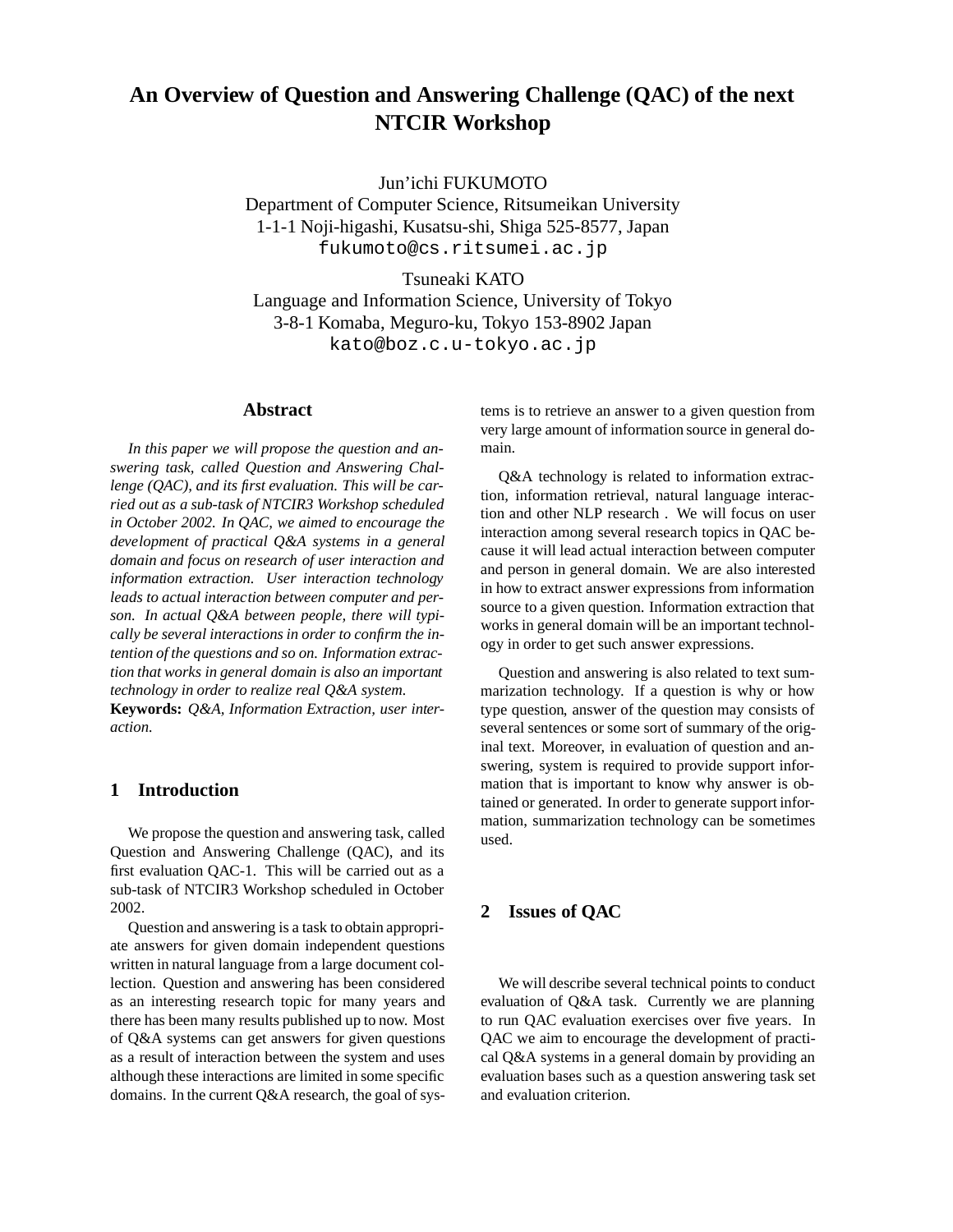### **2.1 Goal of QAC evaluation**

As we have already described in the previous section, our main goal of QAC is to encourage user interaction technology that works in a real domain. When user wants to know something from database, s/he makes a question to the database. If s/he can get insufficient information after the first question, s/he makes more questions according to the response of questions until the requiring answer is obtained. Moreover, in a real situation of user interaction user generally uses minimum expression of answer to given question. The user also uses a series of questions related to the first question, if they want to know more about the topic of the question.

In Q&A task, it is important to evaluate how correct and valid the answer is and how appropriate the support information for each answer is. Support information means some part of a text that will be evidence why the answer is correct. It will sometimes be a part of text that includes correct answer elements. It is also important to generate answers for no answer question and multiple answer questions. If there is no answer to a question, the system has to respond, for example, there is no answer.

In the Q&A task of TREC[2][3], systems are required to retrieve sentences or a part of text. However, in actual interaction between persons, several interactions such as question answering dialogues frequently occur. When one person can not understand what questioner intends in his/her question, the person make another question to get the questioner's intention to answer the question. There is a case that a person may formulate the second question according to the answer to the first question. Moreover, these answers by persons consist of simple words or sentences, which express contents of answer and do not include meaningless expressions.

### **2.2 How to define Q&A task**

There have been already some evaluation of question and answering[4][5]. Several points of Q&A task definition have to be considered as follows:

1. number of question

How many questions are sufficient for evaluation of Q&A system?

2. no answer question

If there is no answer in database, how a system reply to user?

3. multiple answer question

How to evaluate multiple answers: all the answers should be correct or some of them should be correct

#### 4. information level of answer

A system has to reply an answer in detail level or general level such as specific town name or city name.

5. an amount of answer information

Generated answer express is word, phrase, sentence, generated passage and so on.

6. question type

There are several question types such as 5W1H type question and yes/no question.

#### **2.3 Target information sources**

What kinds of information sources are suitable for question and answering task? Newspaper articles are suitable for answering general question and are also good database because newspaper articles are widely used for NLP communities. Question and answering on WWW is very real situation and is very useful but is very difficult to evaluate generated answers at the same evaluation criterion. On the other hand, for evaluation using the same WWW environment, it is necessary to gather a number of copyright-free WWW pages.

### **2.4 Multilingualism**

At the first stage of QAC evaluation, question and answering is conducted only in Japanese. However, Japanese Q&A for English text database or English Q&A for Japanese is very attractive. Use of other languages is also useful in actual simulations of WWW search.

### **3 Task definition of QAC-1**

There are many evaluation points in Q&A evaluation. In the first evaluation of question and answering, QAC subtask of NTCIR 3 Workshop, we tentatively chose two kinds of evaluation points according to our research focus of QAC. In the first QAC evaluation, we will emphases two kinds of technical points in the first QAC evaluation at NTCIR 3 Workshop, that is, information extraction and user interaction technologies.

1. IE technology

Information Extraction like MUC evaluation[6] aimed to extract information elements from documents using template. For the extraction of template elements, detailed definitions of Named Entity, Template Element, Template Relation, and Scenario Template are required, that is, IE technology is domain specific one. In Q&A, every element and contents can be extracted from documents as an answer of a given question. One